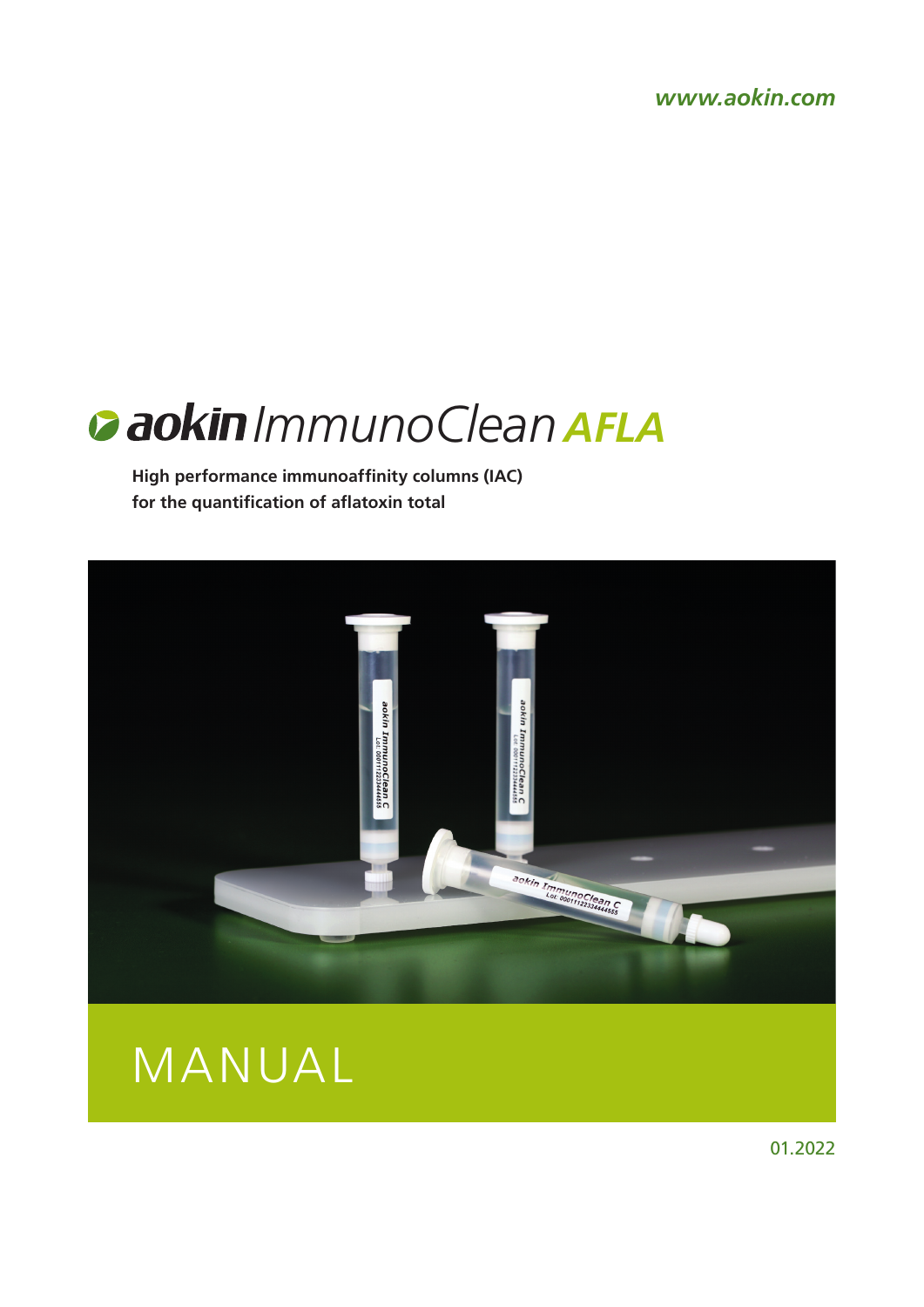

**High performance immunoaffinity columns (IAC) for the quantification of aflatoxin total**



*Aflatoxin B*

# Instructions for use

## **1.1 General information**

*aokinImmunoCleanAFLA* columns are used for quantification of aflatoxin in various sample types.

These products are safe and simple. The methods listed in this manual are intended for customers with HPLC systems.

To measure aflatoxin levels, samples are prepared by mixing with an extraction solution, followed by diluting and filtering. The extract is then applied to the *aokinImmunoClean* column. The columns contain specific antibodies. The mycotoxin binds to the antibody on the column. The column is then washed to remove impurities of the sample. By passing solvent through the column, the antibody gets denatured and the mycotoxin released. The solvent can then be injected into an HPLC system.

# **1.2. Aflatoxin**

Aflatoxin (AFLA) is a mycotoxin which is produced by several *aspergillus* species. Aflatoxin exposure produces an acute hepatic necrosis, resulting later in chronic liver problems. Acute hepatic failure is made manifest by hemorrhage, edema, alteration in digestion, and absorption and/or metabolism of nutrients and mental changes and/or coma.

Aflatoxins are found in many different sample types, especially when samples are stored under wet and humid conditions.

In line with various regulatory laws, it is required to control the contamination in food and feed.

## **1.3. Application**

*aokinImmunoCleanAFLA* columns have been tested and optimized for quantitative measurement of aflatoxin B1 in corn and other grain, nuts and feed.

*aokinImmunoCleanAFLA* columns can be used with AOAC Official Methods for the measurement of aflatoxin B1 in baby food.

They may also be used for testing in soy, silage, hay, peanuts, tree nuts, spices or for a QC of infant food.

For all questions relating to the optimal use of our columns, please contact our experienced technical staff who will be glad to assist you (info@aokin.com).

*aokin* AG·Robert-Rössle-Str. 10·13125 Berlin·Germany Tel. +49 30 94 89 21 60·info@aokin.com·www.aokin.com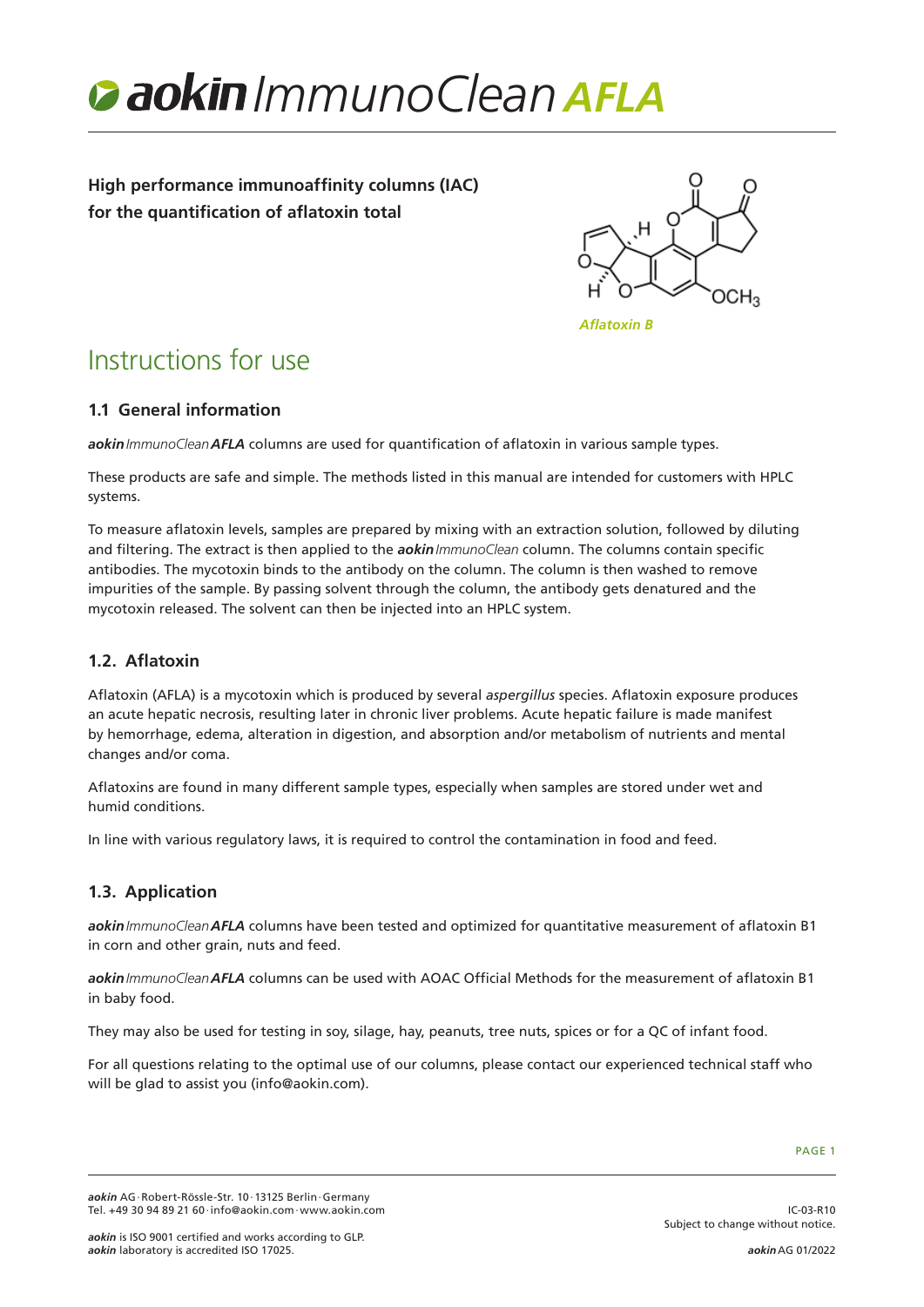### **1.4. Limitations, shelf life and storage**

This product has been designed for use with the protocol and reagents described on the following pages. Do not use materials beyond the expiration date. Deviation from these instructions may not yield optimum results. Do not freeze columns. Do not keep them in the heat. Store at  $2-8$  °C. It is recommended that reagents should be at ambient temperature for usage, best at 18–22 °C.

### **1.5. General recommendation**

- Perform test from beginning to end without interruptions.
- Load sample on column immediately after centrifugation.
- Mix the eluate before injecting eluate into HPLC.
- Avoid contact of any test reagents or solutions (such as acetonitrile, methanol or column eluate) with rubber or soft flexible plastic. These materials may leach fluorescence into the sample.
- Maintain a slow and steady flow rate through the *aokinImmunoCleanAFLA* column (1–2 drops/second) during sample loading.
- Elute the column at a rate of 1 drop for every 2–3 seconds.

### **1.6 Types of columns**

| Wide bore                               |  | Spin                                                   |  |
|-----------------------------------------|--|--------------------------------------------------------|--|
| Order No. <b>IC-C-03-25</b>             |  | Order No. <b>IC-M-03-50</b>                            |  |
| 25 units / pack                         |  | 50 units / pack                                        |  |
| Elution volume:<br>$3 mL = 1 mL + 2 mL$ |  | Elution volume:<br>$500 \mu L = 200 \mu L + 300 \mu L$ |  |
| Recommended loading < 200 ng            |  | Recommended loading < 40 ng                            |  |

Use of adapters (adapter luer to column; Order no: LB-08-15-05) recommended for attaching a reservoir (luer syringe barrel) to the column.

#### **1.7. Preparation**

## **1.7.1. Cleaning**

All equipment has to be clean and not contaminated with materials that might cause interference with the analysis. All equipment should be washed with a mild detergent solution and then rinsed thoroughly with purified water. This includes glass ware, adapters and syringe barrels used for sample reservoirs. In between assays it is sufficient to rinse with methanol and water. This helps to prevent cross-contamination of samples.

IC-03-R10

*aokin* AG·Robert-Rössle-Str. 10·13125 Berlin·Germany Tel. +49 30 94 89 21 60·info@aokin.com·www.aokin.com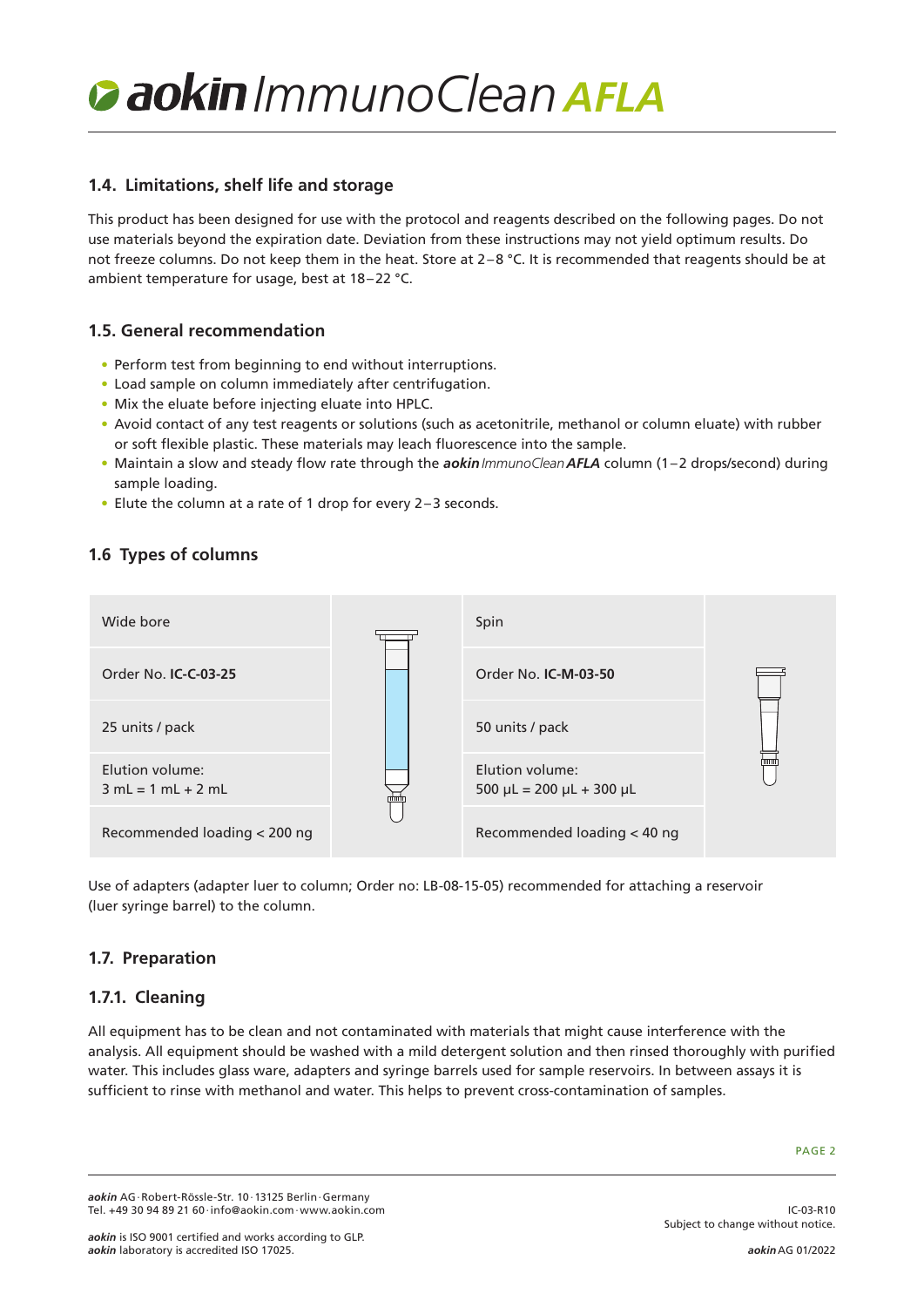

### **1.7.2. Preparation of reagents**

Prepare solutions every week or as needed.

CAUTION: Methanol and acetonitrile and the solutions made thereof are flammable. Keep containers in a safe place and tightly capped when not in use.

#### **Extraction solvent: Methanol/PBS (80:20 v/v)**

Use methanol HPLC grade only. Use 800 mL methanol and 200 mL PBS buffer, mix.

#### **Diluting Buffer: PBS**

8.0 g NaCl, 1.2 g Na<sub>2</sub>HPO<sub>4</sub>, 0.2 g KH<sub>2</sub>PO<sub>4</sub>, 0.2 g KCl, dissolve in approximately 990 mL purified water, adjust pH to 7.0 with concentrated HCl, bring to 1 liter with purified water.

**Wash Buffer: PBS/Methanol (90:10 v/v)** Use 100 mL methanol and 900 mL PBS, mix.

**Methanol for elution** Use HPLC Grade methanol only.

#### **Tween-20 solutions**

*10% Tween-20* Tween-20: 100 mL Purified water: 900 mL Total volume: 1000 mL

*15% Tween-20* Tween-20: 150 mL Purified water: 850 mL Total volume: 1000 mL

#### **HPLC Mobile Phases**

*Methanol/Water (45:55 v/v)* HPLC Grade methanol: 450 mL Purified water: 550 mL Total volume: 1000 mL

*Water/Acetonitrile/Methanol (3:1:1 v/v)* Purified water: 600 mL Acetonitrile: 200 mL HPLC Grade methanol: 200 mL Total volume: 1000mL Solutions should be filtered and degassed before use.

*Iodine solution (0.05%)* Iodine: 0.5 g Methanol: 100 mL Purified water: 900 mL Dissolve iodine in methanol, stirring until completely dissolved. While stirring add purified water.

Mix solution for at least 30 minutes. Filter solution through 0.45 micron filter.

*aokin* AG·Robert-Rössle-Str. 10·13125 Berlin·Germany Tel. +49 30 94 89 21 60·info@aokin.com·www.aokin.com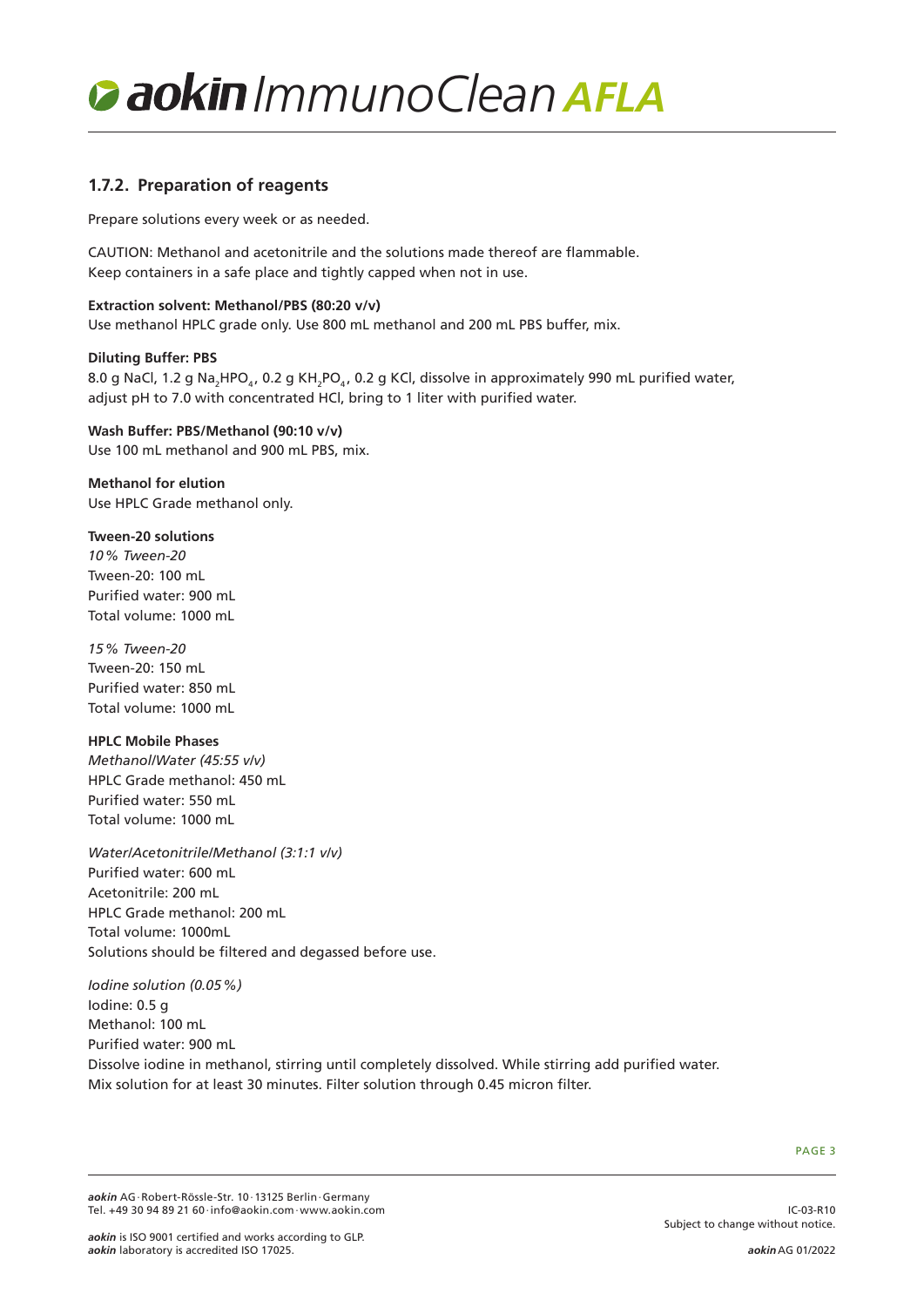

*Kobra Cell Mobile Phase* Methanol: 450 mL Purified water: 550 mL Potassium bromide: 119 mg Nitric acid 16M (70%): 7.5 µL

#### **Preparation of spiking solutions**

Prepare a 0.25 ng/µL aflatoxin standard by adding 100 µL of a 2.5 ng/µL aflatoxin standard stock solution to 900µL methanol. Prepare a 0.025 ng/uL aflatoxin standard by adding 100 uL of the 0.25ng/uL aflatoxin standard to 900 uL methanol.

#### **Preparing spiking corn with aflatoxin at 25 ppb level**

25 ppb (ng/g)  $\times$  50 g corn = 1250 ng 1250 ng  $\div$  2.5 ng/ $\mu$ L = 500  $\mu$ L Add 500 µL of the 2.5 ng/µL aflatoxin standard to 50 g of aflatoxin-free corn. Allow the spiked sample to dry in a hood for at least 30 minutes before assaying. Alternatively spike directly into the mixture of 50 g corn and 100 mL extraction solvent.

#### **Prepare HPLC standard diluent**

Mixing equal volumes of eluting solution and HPLC quality water.

#### **Prepare HPLC standards for 1g equivalent procedures**

**1.25 ppb**  $\times$  1 g = 1.25 ng 1.25 ng  $\div$  0.025 ng/µL standard = 50 µL 50 µL 0.025 ng/µL standard added to 950 µL methanol

#### **2.5 ppb**  $\times$  1g = 2.5 ng 2.5 ng  $\div$  0.025 ng/µL standard = 100 µL 100 µL 0.025 ng/µL standard added to 900 µL methanol

**25 ppb ×** 1g = 25 ng 25 ng  $\div$  0.25 ng/ $\mu$ L standard = 100  $\mu$ L 100 µL 0.25 ng/µL standard added to 900 µL methanol

**50 ppb ×** 1g = 50 ng 50 ng  $\div$  0.25 ng/µL standard = 200 µL 200 µL 0.25 ng/µL standard added to 800 µL methanol

PAGE 4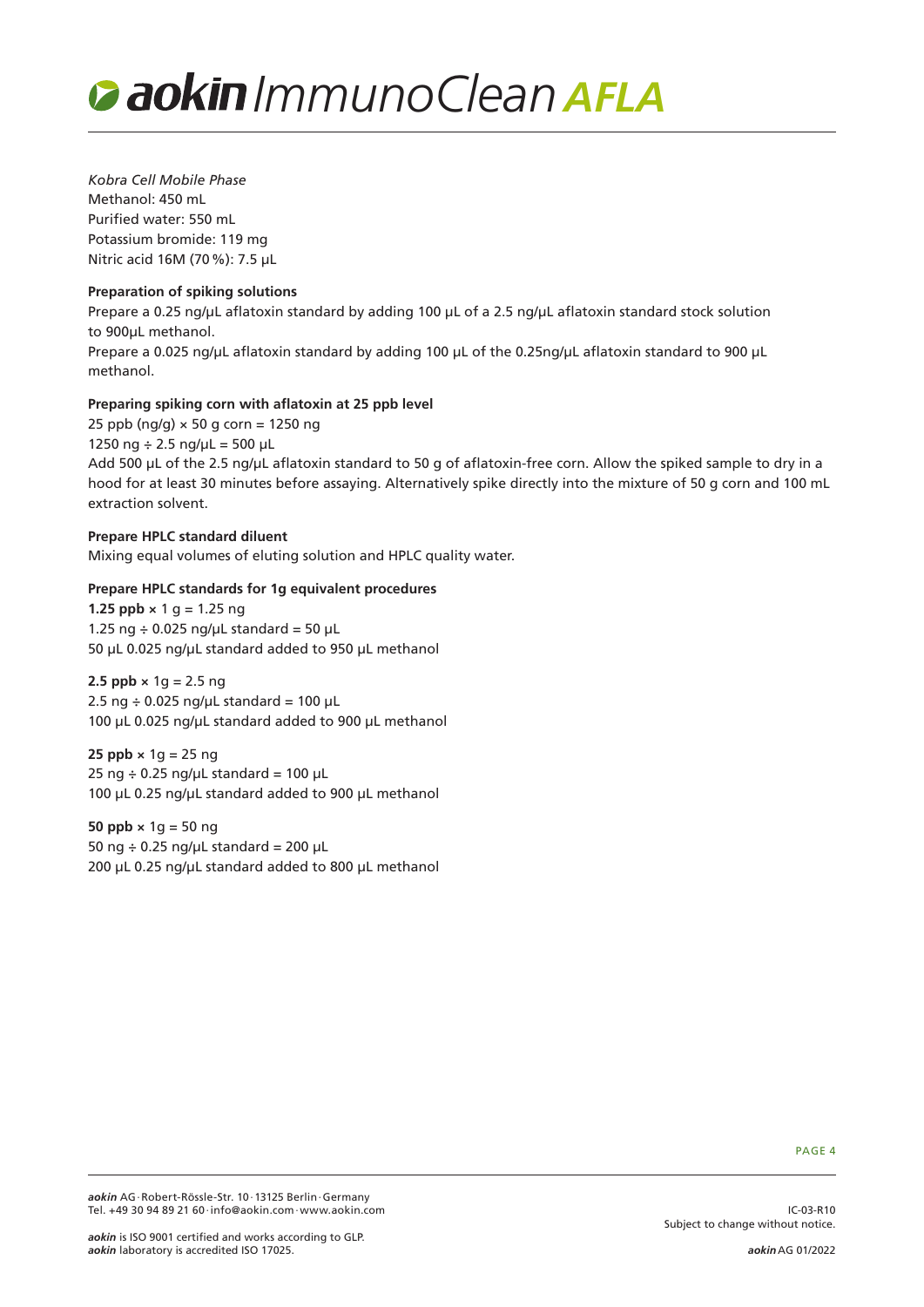## **1.8 Materials required for the sample preparation and the HPLC**

| aokin ImmunoClean C AFLA                                                           | (IC-C-03-25, 25 units/pack)         |
|------------------------------------------------------------------------------------|-------------------------------------|
| aokin ImmunoClean M AFLA                                                           | (IC-M-03-50, 50 units/pack)         |
| aokin Filter Paper                                                                 | (LB-05-07-100, 100 units/pack)      |
| Glass fiber filters GF/F                                                           | (LB-04-13-GF/F-100, 100 units/pack) |
| Reaction tubes (2 mL, with lid)                                                    | (LB-05-05, 500 units/pack)          |
| Test tubes (15 mL, with lid)                                                       | (LB-05-01-100, 100 units/pack)      |
| Test tubes (50 mL, with lid)                                                       | (LB-05-02-250, 250 units/pack)      |
| Methanol, HPLC Grade                                                               | (LB-03-02-1000, 1L)                 |
| Sodium chloride, pure                                                              |                                     |
| Acetonitrile, HPLC Grade                                                           |                                     |
| Distilled, reverse osmosis or deionized water                                      |                                     |
| Graduated Cylinder Stand, 50 mL                                                    | (LB-08-16, 1 unit)                  |
| Graduated Cylinder Stand, 250 mL                                                   | (LB-08-17, 1 unit)                  |
| <b>Cuvette Rack</b>                                                                | $(LB-05-04)$                        |
| <b>Digital Scale</b>                                                               | (LB-07-04, 1 unit)                  |
| Commercial Blender, with metal beaker<br>for use with acetonitrile mixtures        | (EX-08, 1 unit)                     |
| Commercial Blender, with plastic beaker (200 mL)<br>for use with methanol mixtures | (EX-07-06, 1 unit)                  |
| Vacuum-pump (diaphragm pump)                                                       | (LB-04-10, 1 unit)                  |
| Trap for Vacuum-pump (vacuum bottle), 500 mL                                       | (LB-04-12, 1 unit)                  |
| Vacuum manifold                                                                    | (LB-04-09, 1 unit)                  |
| Filter funnel (for retainig paper filters)                                         | (LB-06-01, 1 unit)                  |
| Adjustable Micropipette, 1000 µL                                                   | (LB-04-05-1000, 1 unit)             |
| Micropipette tips for adjustable Micropipette, 1000 µL                             | (LB-04-08-1000L, 250 units/pack)    |
| aokin reference matrix material AFLA                                               | (RMM-03)                            |

## **1.9 Set up and equilibration of columns**

Allow column to be at ambient temperature. Remove bottom cap and place the column onto a vacuum manifold, or in a pump stand or collection tube. Open top cap and fill column with PBS/Methanol (90:10 v/v). Connect adapter and a reservoir to the column. Use a flow rate of 1 mL/min and have 1–2 mL pass through the column. This step ensures an equilibration of the column. Close the valve again to stop the flow.

IC-03-R10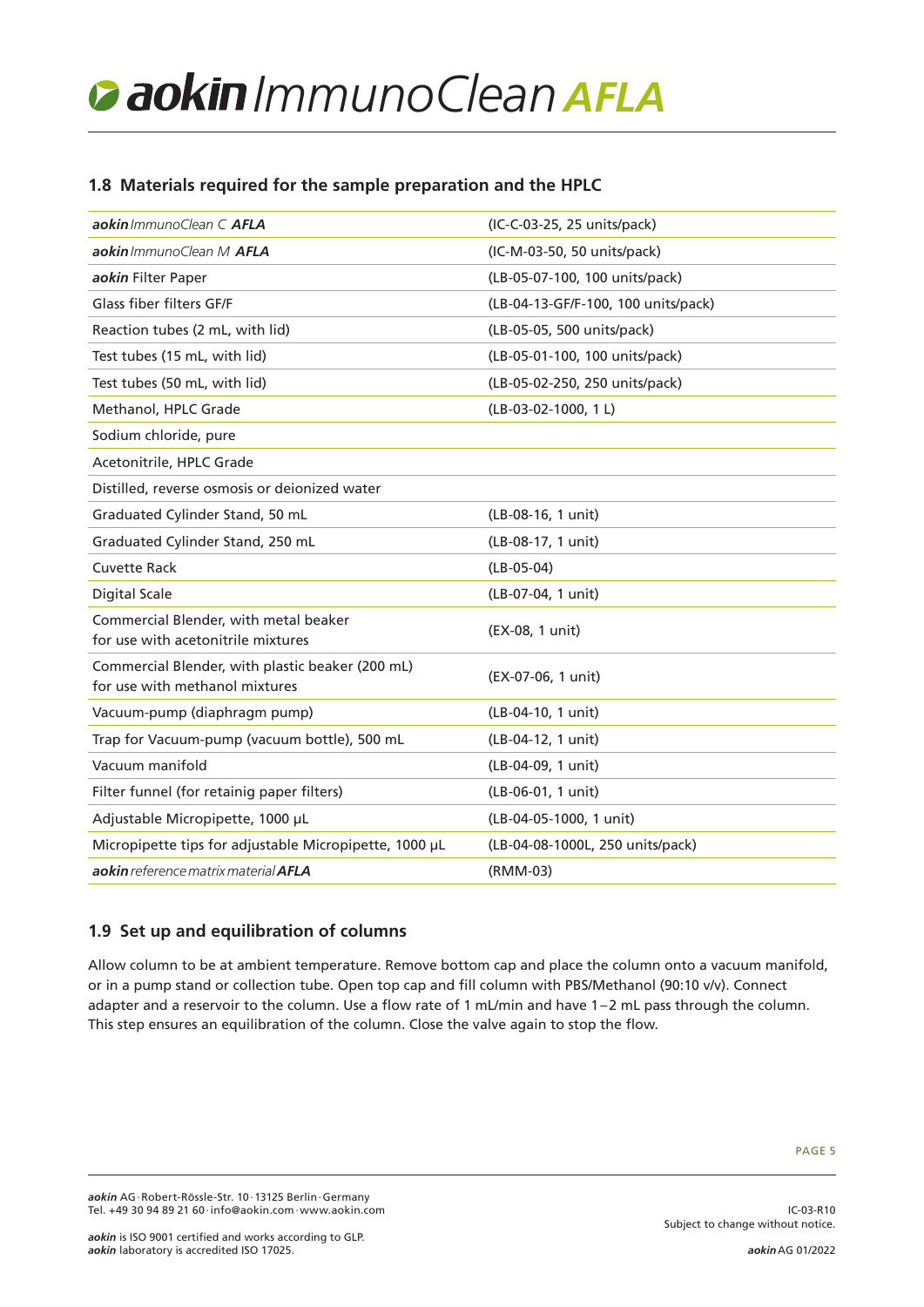

### **Points of critical importance for reproducibility and recovery**

### **2.1. Representative sampling**

A representative sample is essential for accurate and reliable results. Samples should be collected and ground before taking a subsample. Contamination of mycotoxin may differ significantly within a single batch and from kernel to kernel.

### **2.2 Sample preparation**

Different procedures require different reagents. Please make sure that your protocol consists of the following points:

- Extract with high solvent ratio.
- Dilute to 10% max 15% solvent.
- Adjust to neutral pH.
- Remove all precipitation by glassfiber filtration using a 1.7 µm mesh size.
- Equilibrate column to room temperature, best by rinsing with wash buffer.
- Load column with flow rate of 1 mL/min.
- Wash column with wash buffer.
- Dry column by vacuum or air pressure.
- Apply 1 mL methanol. Incubate for 3 minutes by stopping flow. Apply 2 mL methanol (Alternatively use back flushing technique).
- Elute by vacuum or air pressure at 1 mL/minute or by back flushing with a syringe.
- Dilute with purified water.
- Quantify the aflatoxin concentration by comparing the sample peak height or area to the standard.

*aokinImmunoClean***AFLA** columns have been optimized for quantitative measurement of aflatoxin in many commodities. Test methods vary in the amount of sample passed through the affinity column resulting in different limits of detection.

#### **General recommendation:**

- Perform test from beginning to end without interruptions.
- Load sample on column immediately after centrifugation.
- Mix the eluate in the cuvette very well before injecting eluate into HPLC.
- Avoid contact of any test reagents or solutions (such as acetonitrile, methanol or column eluate) with rubber or soft flexible plastic. These materials may leach chemicals into the sample.
- Maintain a slow and steady flow rate through the column during sample loading.
- Elute the column slowly, do an incubation step.

IC-03-R10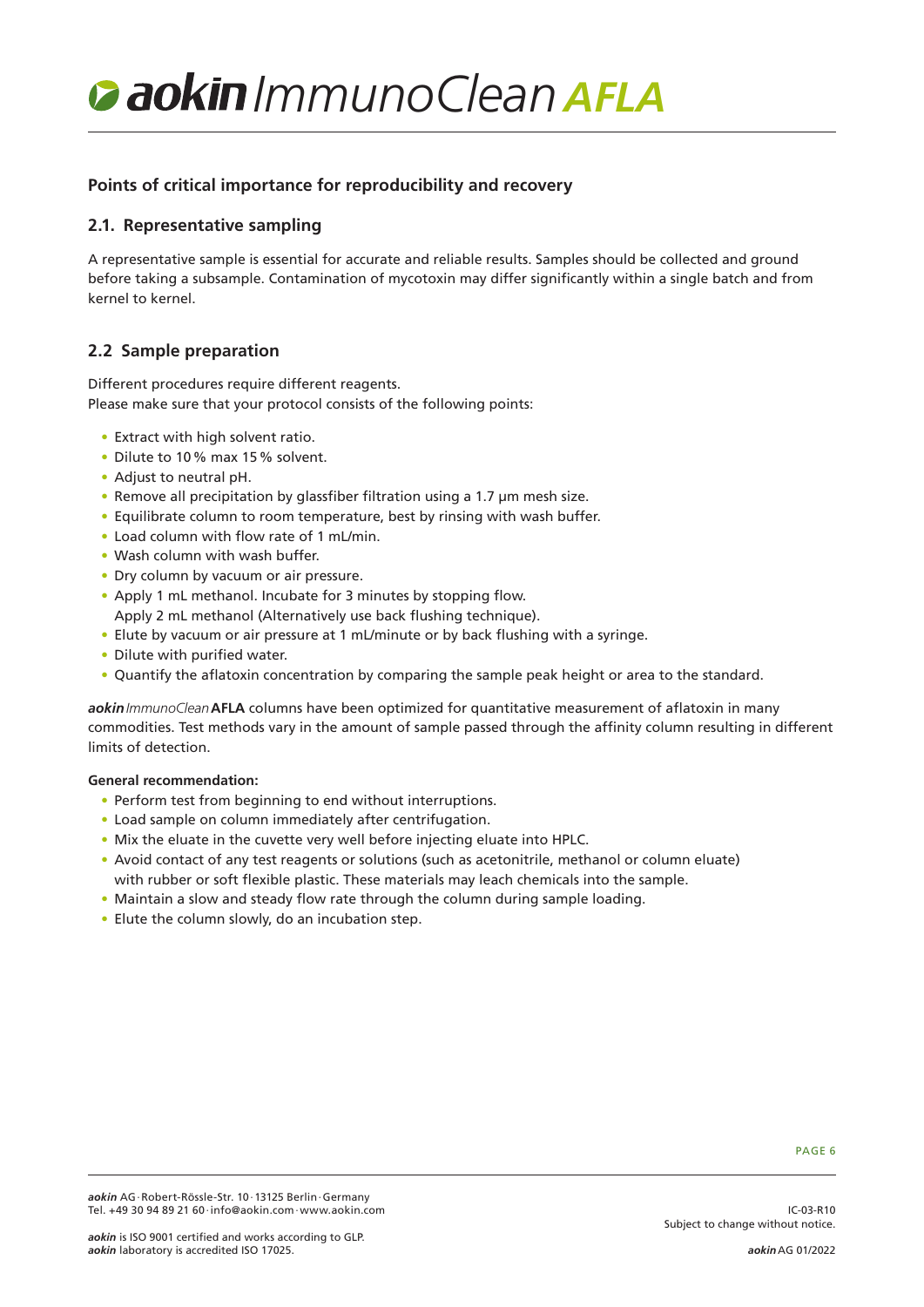

#### **Example Procedures:**

#### **A1 Corn, grains and feed**

#### **Sample extraction:**

- Place 50 g ground sample with 5 g salt (NaCl) into blender jar.
- Add to jar 100 mL Methanol/PBS buffer (80:20 v/v) or alternatively Methanol/Water.
- Cover jar and blend at high speed for at least 3.5 minutes.
- Remove cover and pour extract into fluted filter paper. Collect filtrate in a clean vessel.

#### **Dilution:**

- Transfer 5 mL filtered extract into another clean vessel.
- Dilute extract 1:7 v/v by adding 30 mL of PBS. Precipitation takes place.
- Check pH to be neutral, if required neutralize by adding small amounts of HCl or NaOH.
- Filter diluted extract through a glass microfibre filter into a clean vessel.

#### **Column chromatography:**

- Pass 15 mL filtered diluted extract completely through column at a rate of about 1 drops/second until air comes through column.
- Pass 15 mL of wash buffer through the column at a rate of about 2 drops/second.
- Dry column with air flow.
- Place new collection tube under the *aokinImmunoClean* column.

#### **Elution:**

- Add 1 mL methanol.
- Incubate for 3 minutes by stopping flow.
- Pass additional 2 mL methanol through the *aokinImmunoClean* column at a rate of 1 drop/second. Apply air flow to collect all liquid out of the column.
- Transfer a definite amount into a new vial and add destilled water to eluate 1:1 v/v.
- Inject 20 to 100 µL into HPLC.

#### **A2 Corn, raw peanuts, peanut butter**

#### **Sample Extraction:**

- Weigh 25 g ground sample with 5 g salt (NaCl) and place in blender jar.
- Add to jar 125 mL Extraction solvent.
- Cover blender jar and blend at high speed for 2 minutes.
- Remove cover from jar and pour extract into fluted filter paper. Collect filtrate in a clean vessel.

#### **Dilution:**

- Pipet or pour 10 mL filtered extract into a clean vessel.
- Dilute extract with 30 mL of purified water. Mix well.
- Filter diluted extract through glass microfibre filter into a clean vessel.

#### **Column chromatography:**

- Pass 20 mL filtered diluted extract completely through column at a rate of about 1–2 drops/second until air comes through column.
- Pass 10 mL of wash buffer or purified water through the column at a rate of about 2 drops/second.
- Repeat washing step once more until air comes through the column.
- Dry column with air flow.
- Place new collection tube under the *aokinImmunoClean* column.

IC-03-R10

*aokin* AG·Robert-Rössle-Str. 10·13125 Berlin·Germany Tel. +49 30 94 89 21 60·info@aokin.com·www.aokin.com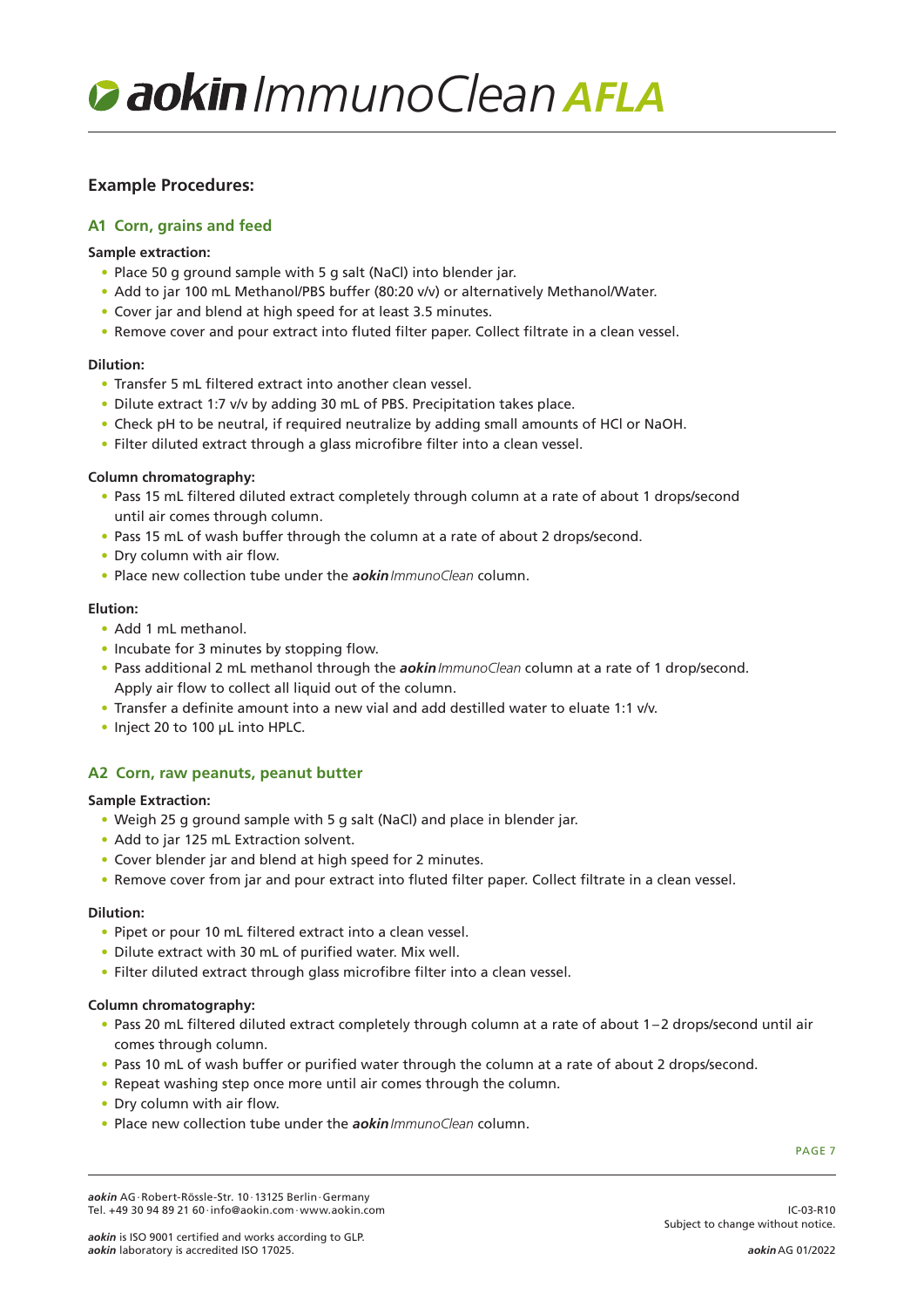#### **Elution:**

- Add 1 mL methanol.
- Incubate for 3 minutes by stopping flow.
- Pass additional 2 mL methanol through the *aokinImmunoClean* column at a rate of 1 drop/second. Apply air flow to collect all liquid out of the column.
- Add 1 mL destilled water to eluate 1:1 v/v.
- Inject 20 to 100 µL into HPLC.

#### **A3 Fluid milk samples**

#### **Sample Extraction:**

- Add 1g NaCl to 40 mL fluid milk sample and mix well.
- Centrifuge milk at greater than 15.000g for 25 minutes.
- Carefully remove the skim portion (bottom layer) of the milk for analysis without disturbing the top, fat layer (a syringe needle can be used to poke a hole into the bottom of a plastic centrifuge tube).
- Immediately before affinity chromatography analysis, filter the skim sample through glass microfiber filter paper.

#### **Column chromatography:**

- Pass 25 mL of filtered milk sample through the *aokinImmunoClean* column at a steady slow flow rate of about 1–2 drops/second.
- After milk sample has completely passed through column, transfer column to a clean syringe barrel and pass 10 mL Methanol/Water (10:90 v/v) solution through column twice at about 2 drops/second flow rate.
- Make sure all the liquid has passed through the *aokinImmunoClean* column. A few seconds of air can come through the column.
- Place collection vial the *aokinImmunoClean* column.

#### **Elution:**

- Add 1 mL methanol.
- Incubate for 3 minutes by stopping flow.
- Pass additional 2 mL methanol through the *aokinImmunoClean* column at a rate of 1 drop/second. Apply air flow to collect all liquid out of the column.
- Add 1 mL destilled water to eluate 1:1 v/v.
- Inject 20 to 100 µL into HPLC.

#### **A4 Nutmeg**

#### **Sample Extraction:**

- Weigh 25 g ground sample with 5 g salt (NaCl) and place in blender jar.
- Add to jar 100 mL Methanol/Water (80:20 v/v).
- Cover blender jar and blend at high speed for 1 minute.
- Remove cover from jar and pour extract into fluted filter paper. Collect filtrate in a clean vessel.

#### **Extract dilution:**

- Pipet or pour 5.0 mL filtered extract into a clean vessel.
- Dilute extract with 20 mL of 15% Tween-20 solution. Mix well.
- Filter diluted extract through glass microfibre filter into a clean vessel.

IC-03-R10

*aokin* AG·Robert-Rössle-Str. 10·13125 Berlin·Germany Tel. +49 30 94 89 21 60·info@aokin.com·www.aokin.com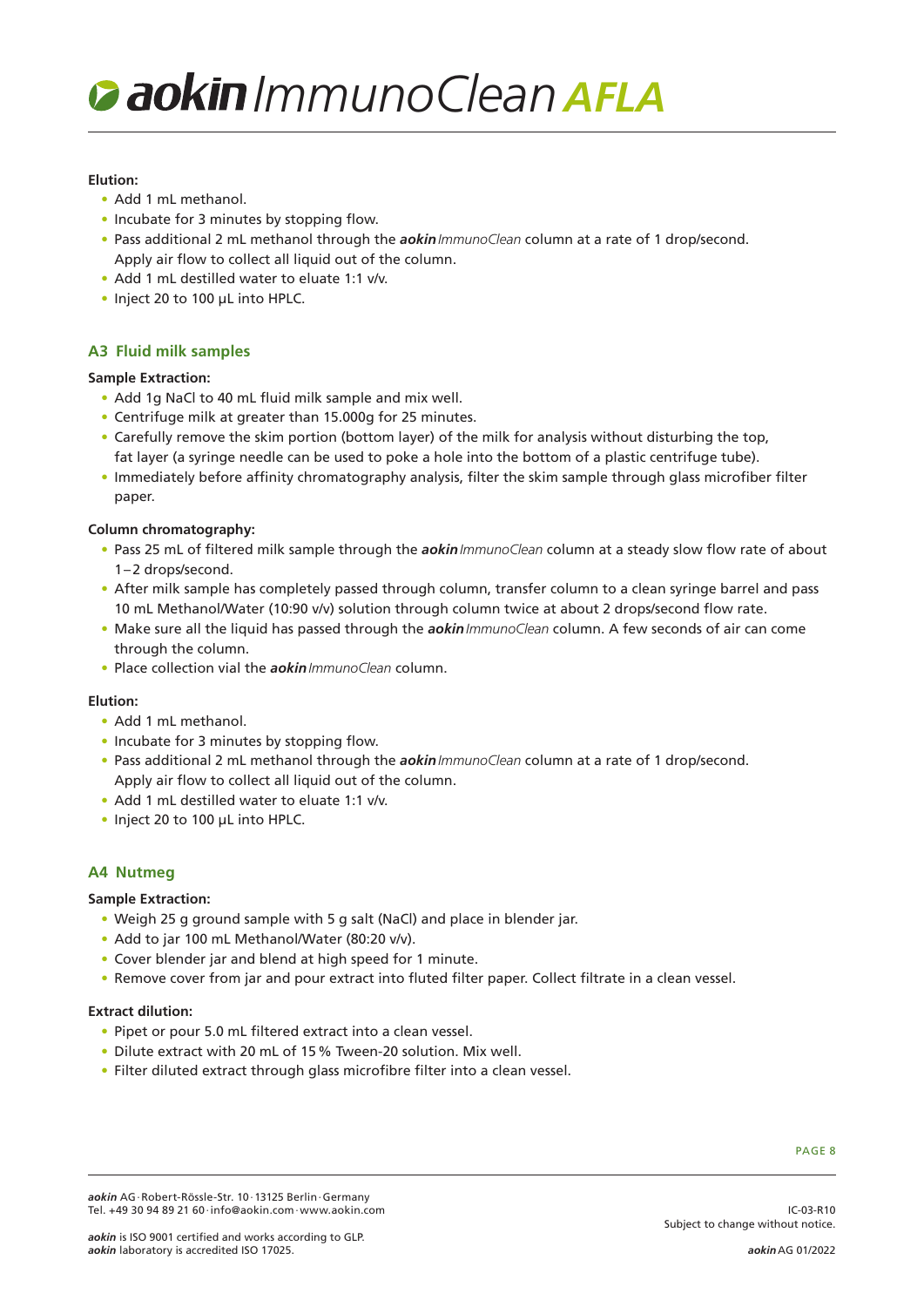

#### **Column chromatography:**

- Pass 4 mL of filtered diluted extract (4 mL = 0.2 g sample equivalent) completely through the *aokinImmunoClean* column at a rate of about 1–2 drops/second until air comes through column.
- Pass 10 mL of purified water through the column at a rate of about 2 drops/second.
- Repeat the washing once more until air comes through column.
- Place new collection tube under the *aokinImmunoClean* column.

#### **Elution:**

- Add 1 mL methanol.
- Incubate for 3 minutes by stopping flow.
- Pass additional 2 mL methanol through the *aokinImmunoClean* column at a rate of 1 drop/second. Apply air flow to collect all liquid out of the column.
- Add 1 mL destilled water to eluate 1:1 v/v.
- Inject 20 to 100 µL into HPLC.

#### **A5 Dried onions**

#### **Sample Extraction:**

- Weigh 25 g ground sample with 5 g salt (NaCl) and place in blender jar.
- Add to jar 100 mL Methanol/Water (80:20 v/v).
- Cover blender jar and blend at high speed for 1 minute.
- Remove cover from jar and pour extract into fluted filter paper. Collect filtrate in a clean vessel.

#### **Extract dilution:**

- Pipet or pour 10 mL filtered extract into a clean vessel.
- Dilute extract with 40 mL of purified water. Mix well.
- Filter diluted extract through glass microfibre filter into a clean vessel.

#### **Column chromatography:**

- Pass 4 mL of filtered diluted extract completely through the *aokinImmunoClean* column at a rate of about 1–2 drops/second until air comes through column.
- Pass 10 mL of purified water through the column at a rate of 1–2 drops/second.
- Repeat washing until air comes through column.
- Place new collection tube under the *aokinImmunoClean* column.

#### **Elution:**

- Add 1 mL methanol.
- Incubate for 3 minutes by stopping flow.
- Pass additional 2 mL methanol through the *aokinImmunoClean* column at a rate of 1 drop/second. Apply air flow to collect all liquid out of the column.
- Inject 20 to 100 µL into HPLC.

#### **A6 Oregano**

#### **Sample Extraction:**

- Weigh 25 g ground sample with 5 g salt (NaCl) and place in blender jar.
- Add to jar 100 mL Methanol/Water (80:20 v/v).
- Cover blender jar and blend at high speed for 1 minute.
- Remove cover from jar and pour extract into fluted filter paper. Collect filtrate in a clean vessel.

PAGE 9

IC-03-R10

*aokin* AG·Robert-Rössle-Str. 10·13125 Berlin·Germany Tel. +49 30 94 89 21 60·info@aokin.com·www.aokin.com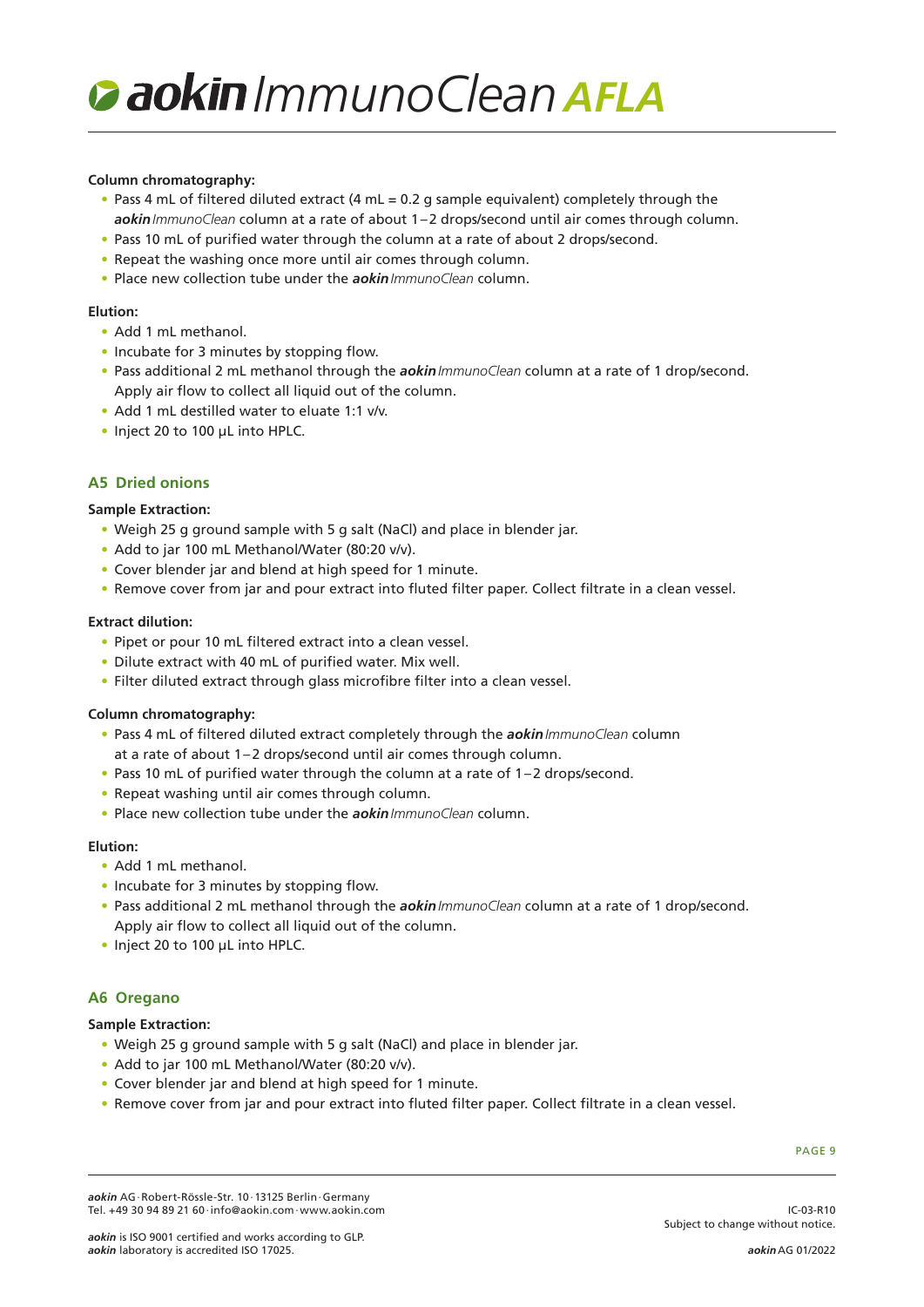#### **Extract dilution:**

- Pipet or pour 5.0 mL filtered extract into a clean vessel.
- Dilute extract with 20 mL of 10% Tween-20 solution. Mix well.
- Filter diluted extract through glass microfibre filter into a clean vessel.

#### **Column chromatography:**

- Pass 4 mL of filtered diluted extract (4 mL = 0.2 g sample equivalent) completely through the *aokinImmunoClean* column at a rate of about 1–2 drops/second until air comes through column.
- Pass 10 mL of purified water through the column at a rate of about 2 drops/second.
- Repeat the washing once more until air comes through column.
- Place collection vial under column.

#### **Elution:**

- Add 1 mL methanol.
- Incubate for 3 minutes by stopping flow.
- Pass additional 2 mL methanol through the *aokinImmunoClean* column at a rate of 1 drop/second. Apply air flow to collect all liquid out of the column.
- Add 1 mL destilled water to eluate 1:1 v/v.
- Inject 20 to 100 µL into HPLC.

#### **A7 Paprika, chili pepper and red pepper**

#### **Sample Extraction:**

- Weigh 25 g ground sample with 5 g salt (NaCl) and place in blender jar.
- Add to jar 100 mL Methanol/Water (80:20 v/v).
- Cover blender jar and blend at high speed for 1 minute.
- Remove cover from jar and pour extract into fluted filter paper. Collect filtrate in a clean vessel.

#### **Extract dilution:**

- Pipet or pour 10 mL filtered extract into a clean vessel.
- Dilute extract with 40 mL of purified water. Mix well.
- Filter diluted extract through glass microfibre filter into a clean vessel.

#### **Column chromatography:**

- Pass 4 mL of filtered diluted extract (4 mL = 0.2 g sample equivalent) completely through the *aokinImmunoClean* column at a rate of about 1–2 drops/second until air comes through column.
- Pass 10 mL of Methanol/Water (20:80 v/v) through the column at a rate of about 2 drops/second.
- Repeat the washing once more until air comes through column.
- Place new collection tube under the *aokinImmunoClean* column.

#### **Elution:**

- Add 1 mL methanol.
- Incubate for 3 minutes by stopping flow.
- Pass additional 2 mL methanol through the *aokinImmunoClean* column at a rate of 1 drop/second. Apply air flow to collect all liquid out of the column.
- Add 1 mL destilled water to eluate 1:1 v/v.
- Inject 20 to 100 µL into HPLC.

IC-03-R10

*aokin* AG·Robert-Rössle-Str. 10·13125 Berlin·Germany Tel. +49 30 94 89 21 60·info@aokin.com·www.aokin.com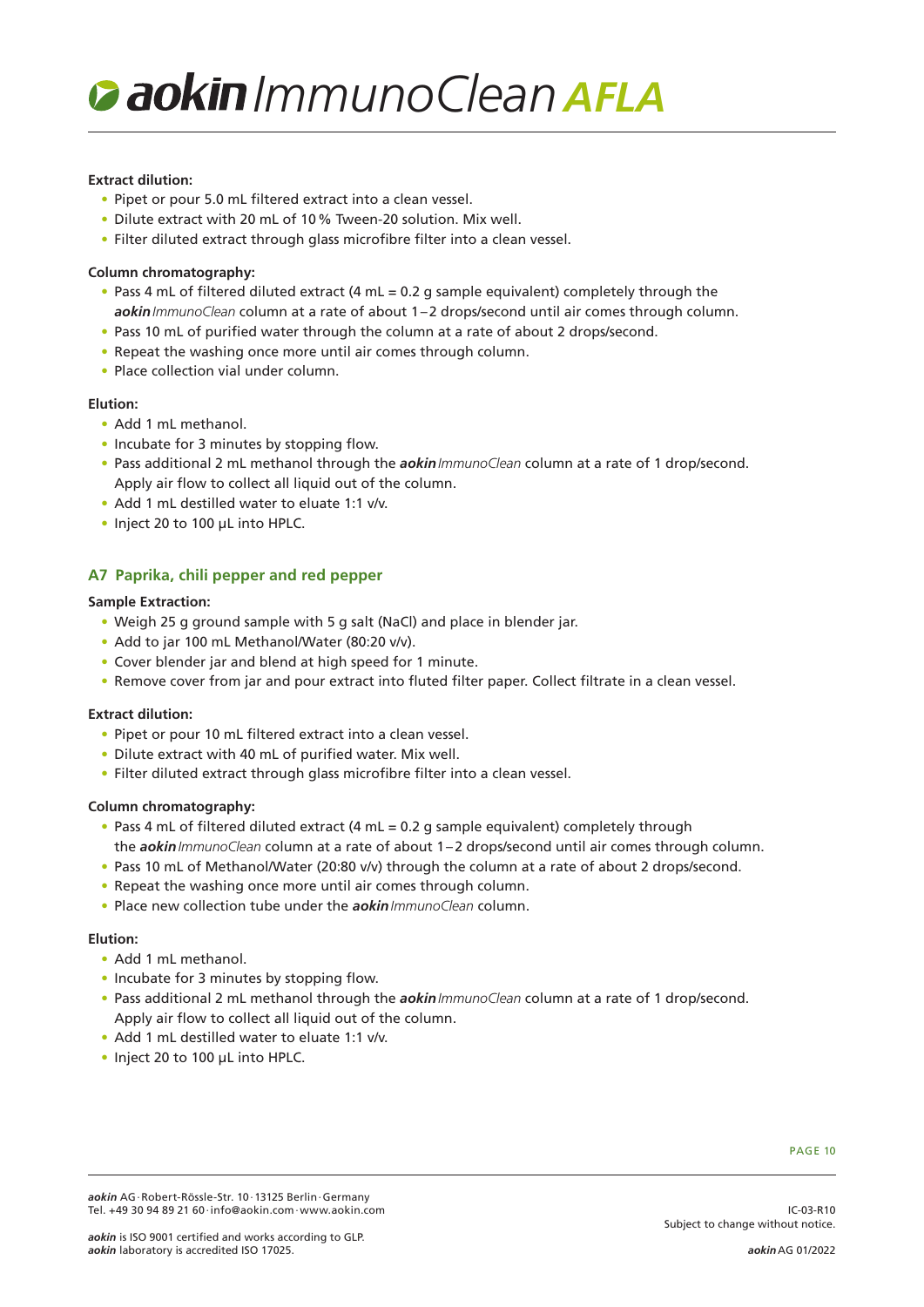

#### **A8 Parsley**

#### **Sample Extraction:**

- Weigh 25 g ground sample with 5 g salt (NaCl) and place in blender jar.
- Add to jar 200 mL Methanol/Water (80:20 v/v).
- Cover blender jar and blend at high speed for 1 minute.
- Remove cover from jar and pour extract into fluted filter paper. Collect filtrate in a clean vessel.

#### **Extract dilution:**

- Pipet or pour 10 mL filtered extract into a clean vessel.
- Dilute extract with 40 mL of purified water. Mix well.
- Filter diluted extract through glass microfibre filter into a clean vessel.

#### **Column chromatography:**

- Pass 8 mL of filtered diluted extract (8 mL = 0.2 g sample equivalent) completely through the *aokinImmunoClean* column at a rate of about 1–2 drops/second until air comes through column.
- Pass 10 mL of purified water through the column at a rate of about 2 drops/second.
- Repeat the washing once more until air comes through column.
- Place collection vial under column.

#### **Elution:**

- Add 1 mL methanol.
- Incubate for 3 minutes by stopping flow.
- Pass additional 2 mL methanol through the *aokinImmunoClean* column at a rate of 1 drop/second. Apply air flow to collect all liquid out of the column.
- Add 1 mL destilled water to eluate 1:1 v/v.
- Inject 20 to 100 µL into HPLC.

#### **A9 Peanuts, cashews, apricot nuts, almonds, pistachios, walnuts and pecans**

#### **Sample Extraction:**

- Weigh 25 g ground sample with 5 g salt (NaCl) and place in blender jar.
- Add to jar 125 mL Methanol/Water (60:40 v/v).
- Cover blender jar and blend at high speed for 1 minute.
- Remove cover from jar and pour extract into fluted filter paper. Collect filtrate in a clean vessel.

#### **Extract dilution:**

- Pipet or pour 20 mL filtered extract into a clean vessel.
- Dilute extract with 20 mL of purified water. Mix well.
- Filter diluted extract through glass microfibre filter into a clean vessel.

#### **Column chromatography:**

- Pass 10 mL of filtered diluted extract (10 mL = 1 g sample equivalent) completely through the *aokinImmunoClean* column at a rate of about 1–2 drops/second until air comes through column.
- Pass 10 mL of purified water through the column at a rate of about 2 drops/second.
- Repeat the washing once more until air comes through column.
- Place new collection tube under the *aokinImmunoClean* column.

IC-03-R10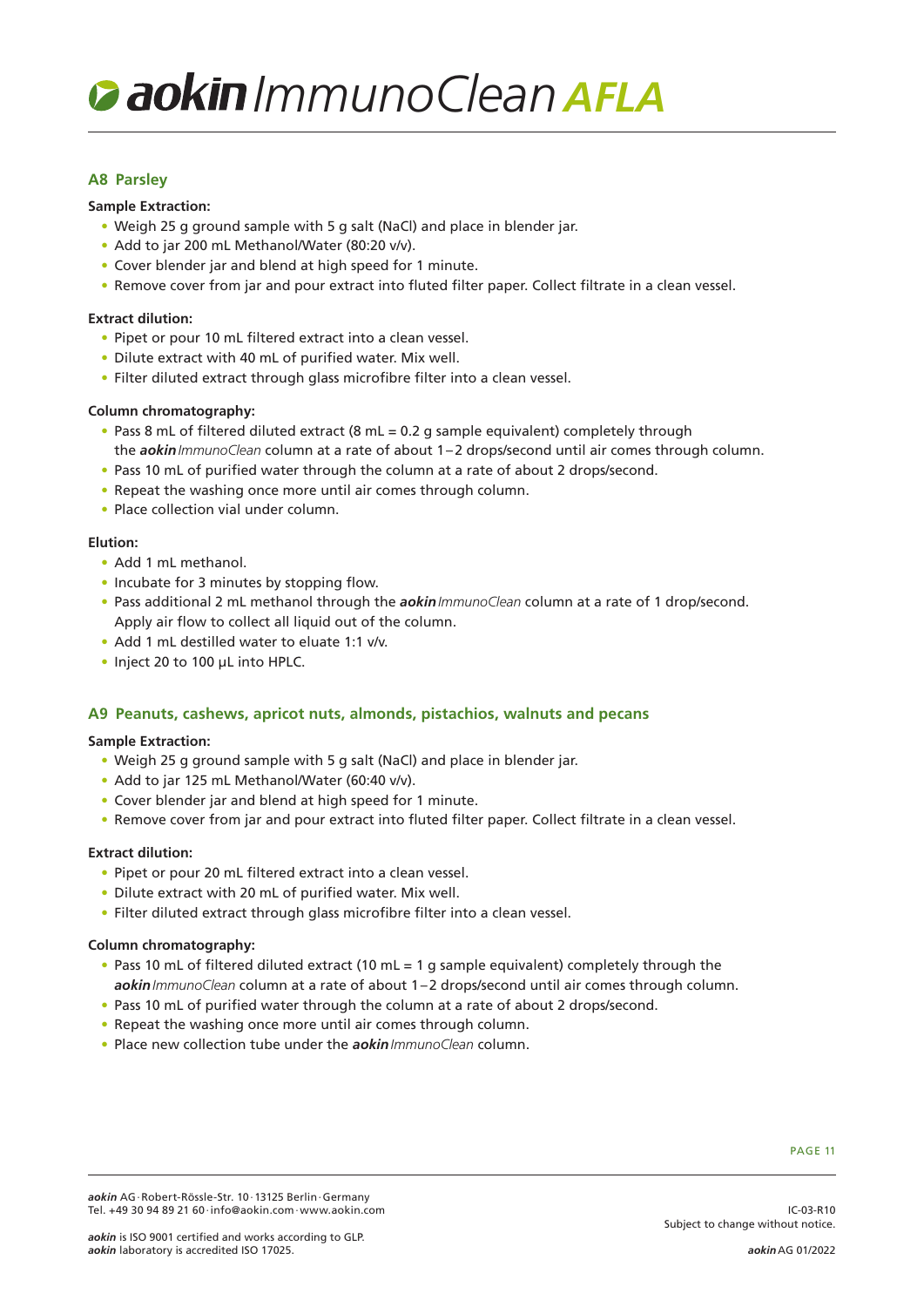#### **Elution:**

- Add 1 mL methanol.
- Incubate for 3 minutes by stopping flow.
- Pass additional 2 mL methanol through the *aokinImmunoClean* column at a rate of 1 drop/second. Apply air flow to collect all liquid out of the column.
- Add 1 mL destilled water to eluate 1:1 v/v.
- Inject 20 to 100 µL into HPLC.

#### **A10 Black pepper and turmeric**

#### **Sample Extraction:**

- Weigh 25 g ground sample with 5 g salt (NaCl) and place in blender jar.
- Add to jar 100 mL Methanol/Water (80:20 v/v).
- Cover blender jar and blend at high speed for 1 minute.
- Remove cover from jar and pour extract into fluted filter paper. Collect filtrate in a clean vessel.

#### **Extract dilution:**

- Pipet or pour 5 mL filtered extract into a clean vessel.
- Dilute extract with 20 mL of 15% Tween-20 solution. Mix well.
- Filter diluted extract through glass microfibre filter into a clean vessel.

#### **Column chromatography:**

- Pass 4 mL of filtered diluted extract (4 mL = 0.2 g sample equivalent) completely through the *aokinImmunoClean* at a rate of about 1–2 drops/second until air comes through column.
- Pass 10 mL of purified water through the column at a rate of about 2 drops/second.
- Repeat the washing once more until air comes through column.
- Place collection vial under column.

#### **Elution:**

- Add 1 mL methanol.
- Incubate for 3 minutes by stopping flow.
- Pass additional 2 mL methanol through the *aokinImmunoClean* column at a rate of 1 drop/second. Apply air flow to collect all liquid out of the column.
- Add 1 mL destilled water to eluate 1:1 v/v.
- Inject 20 to 100 µL into HPLC.

## **A11 Mixing pellets, safflower seeds, safflower meal, canola seeds, canola meal, dried distillers grain and high fiber samples**

#### **Sample Extraction:**

- Weigh 50 g ground sample with 10 g salt (NaCl) and place in blender jar.
- Add to jar 200 mL Methanol/Water (80:20 v/v).
- Cover blender jar and blend at high speed for 1 minute.
- Remove cover from jar and pour extract into fluted filter paper. Collect filtrate in a clean vessel.

#### PAGE 12

*aokin* AG·Robert-Rössle-Str. 10·13125 Berlin·Germany Tel. +49 30 94 89 21 60·info@aokin.com·www.aokin.com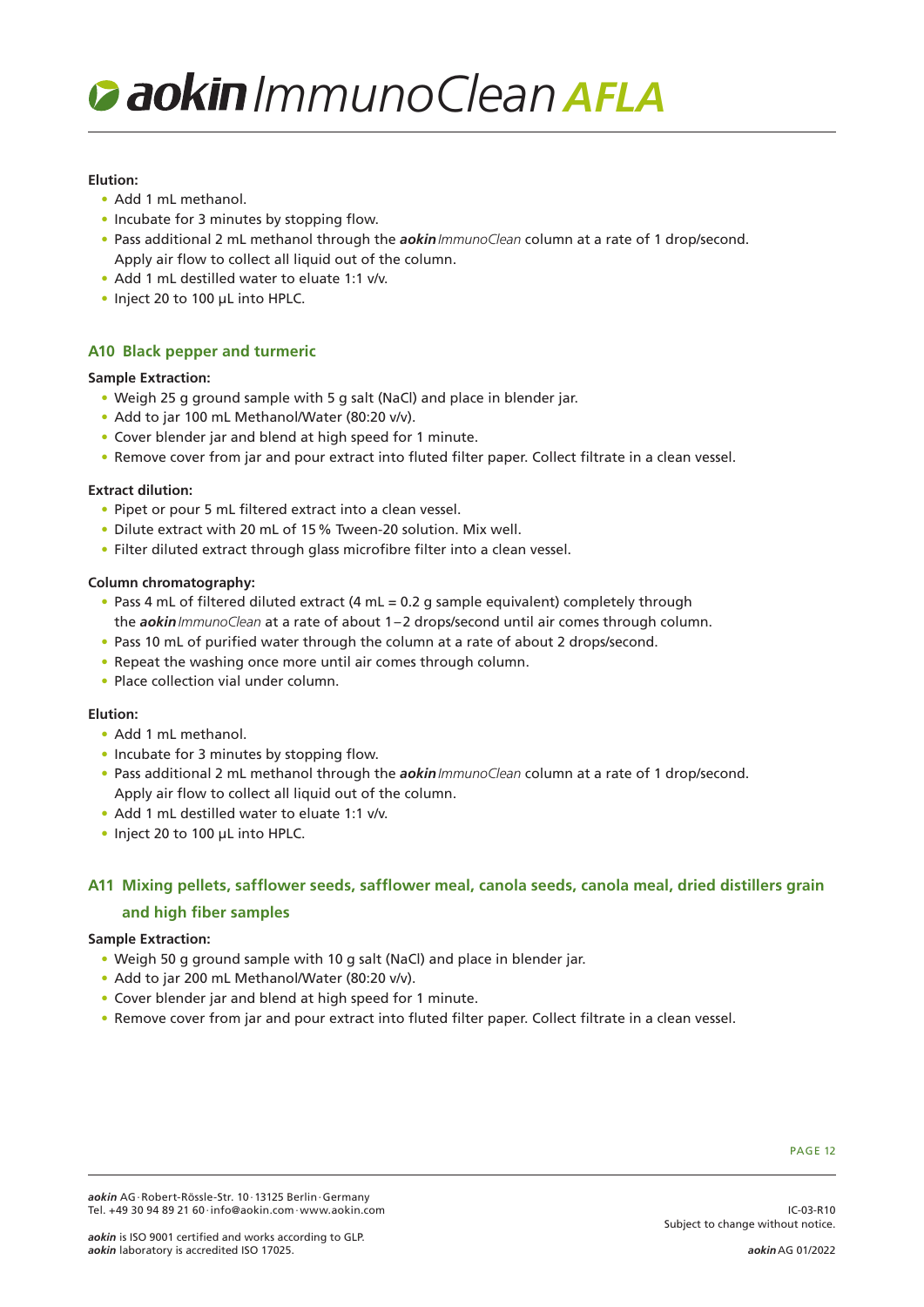#### **Extract dilution:**

- Pipet or pour 10 mL filtered extract into a clean vessel.
- Dilute extract with 40 mL of purified water. Mix well.
- Filter diluted extract through glass microfibre filter into a clean vessel.

#### **Column chromatography**

- Pass 4 mL of filtered diluted extract (4 mL = 0.2 g sample equivalent) completely through the *aokinImmunoClean* column at a rate of about 1–2 drops/second until air comes through column.
- Pass 5 mL of purified water through the column at a rate of about 2 drops/second.
- Repeat the washing once more until air comes through column.
- Place new collection tube under the *aokinImmunoClean* column.

#### **Elution:**

- Add 1 mL methanol.
- Incubate for 3 minutes by stopping flow.
- Pass additional 2 mL methanol through the *aokinImmunoClean* column at a rate of 1 drop/second. Apply air flow to collect all liquid out of the column.
- Add 1 mL destilled water to eluate 1:1 v/v.
- Inject 20 to 100 µL into HPLC.

#### **B Setup column**

- Connect *aokinICAdapter* and a 50 mL syringe barrel (best flow when bubble free).
- Place on vacuum manifold or pump stand.
- Flush with 2 mL wash buffer to ensure equilibration.

#### **C-Mini Alternative protocol for spin columns only (IC-M-03-50)**

- Pass diluted extract over affinity column at a rate of about 1 drops/second (1 mL/min) until air comes through column. DO NOT EXCEED RECOMMENDED FLOW RATES. This can result in decreased recovery. If it flows too fast, adjust the stopcock to slow down the flow rate so the sample flows through the column at 1–2 drops/ second by gravity. If the flow is too low apply vacuum or positive pressure by using the *aokinICAdapter* and a syringe.
- Remove syringe barrel from column and fill the column head space with water. Pass 10 mL of purified water through the column at a rate of 1–2 drops/second. Pass again 10 mL water to the column and let run dry until air comes through column.
- Dry column with air flow. Disconnect column from adapter and place in 2 mL reaction tube for centrifugation, centrifuge 1 min at 1000 g for complete removal of excess liquid.
- Place new 2 mL reaction tube under column.
- Add 600 mL elution solvent. The elution solvent should be methanol or Acetonitrile/Methanol (3:2 v/v). Push about a third of the methanol through the gel bed by placing the lid onto the column. Incubate for 3 minutes.
- Centrifuge at 3000 × g for 2 minutes.
- Optional: add 100 µL distilled water to elute. Vortex sample.

#### **D Recovery**

- Recovery of 80% aflatoxin tested in PBS buffer.
- Exact results are found in the attached data sheet.
- Test the recovery of *aokinImmunoClean* columns with your protocol and HPLC technique, and use a recovery correction factor.

PAGE 13

IC-03-R10

*aokin* AG·Robert-Rössle-Str. 10·13125 Berlin·Germany Tel. +49 30 94 89 21 60·info@aokin.com·www.aokin.com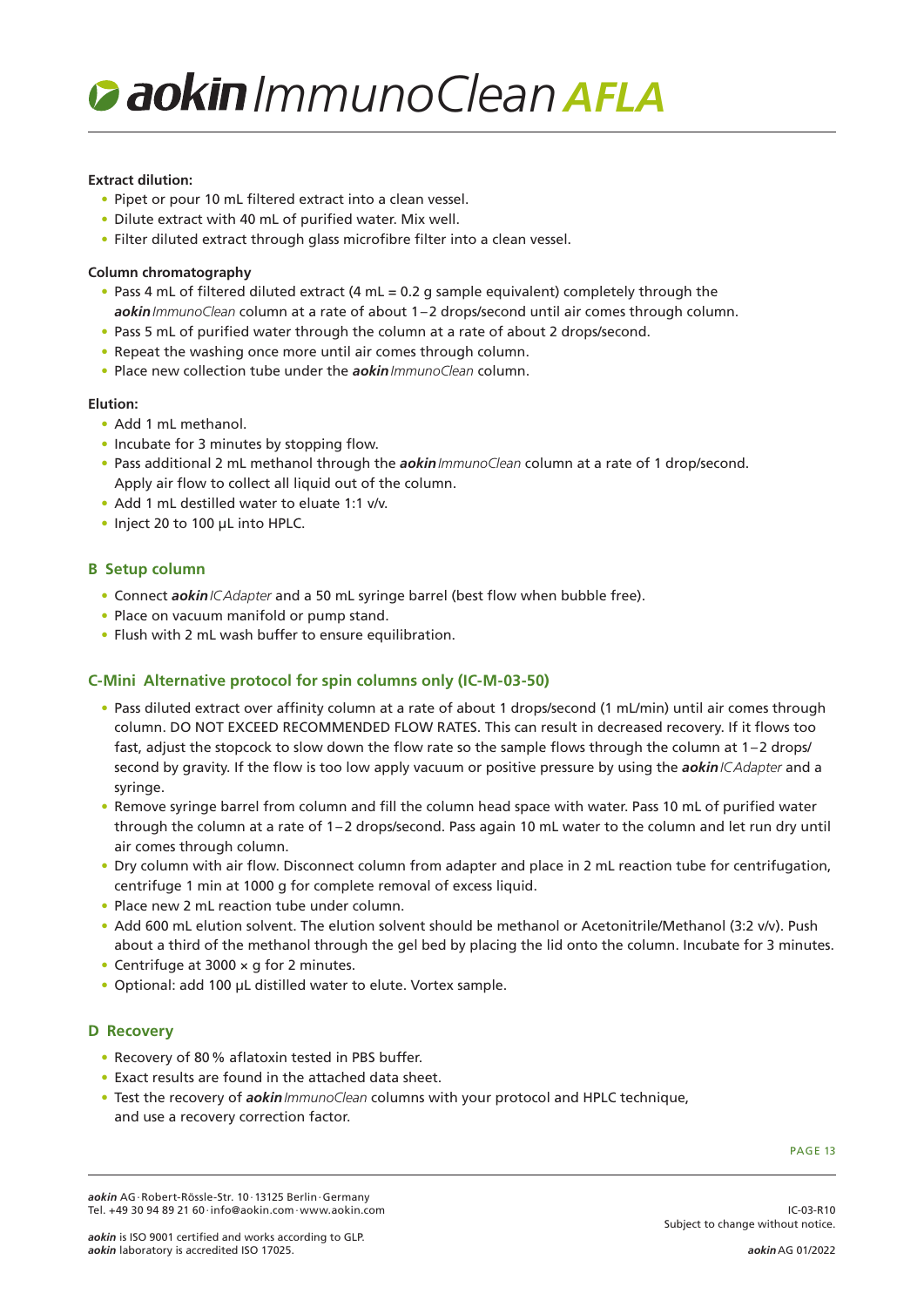### **E HPLC conditions**

Absorbance detection is possible at 365 nm. For greater sensitivity, add purified water to eluate and concentrate the volume of the eluate to about 100– 200 µL on a steam plate, under nitrogen or on an evaporator. Inject entire sample quantitatively. If drying is performed, use siliconized vials to avoid irreversible binding of aflatoxins to the tube walls.

Aflatoxins B2 and G2 are naturally much more fluorescent than aflatoxins B1 and G1. Aflatoxin B1 and G1 fluorescence can be increased for HPLC with fluorescence detection by derivatization using one of the four methods:

- Pre-column trifluoroacetic acid (TFA)
- Post-column iodine derivatization
- Post-column electrochemically generated bromine (KOBRA or COBRA cell)
- Post-column in-line photochemical derivatization (PHRED)

#### **E HPLC setup**

#### **Example 1**

- Column: reverse phase C18
- Mobile phase: Methanol/Water (45:55 v/v) isocratic degassed.
- Flow rate: 0.8 mL/min.
- Fluorescence detector: excitation 360 nm, emission 440 nm.
- Post column iodine: 0.05% iodine solution.
- Flow rate: 0.2 mL/min.
- Reaction temperature: 70 °C.
- Reaction time: ~1 minute.

#### **Example 2**

- Column: reverse phase C18
- Mobile phase: Methanol/Water (45:55 v/v) isocratic degassed.
- Flow rate: 1.0 mL/min.
- Fluorescence detector: excitation 360 nm, emission 440 nm.
- Post column: Photochemical reactor.

#### **Example 3**

- Column: 4.6 mm × 25 cm, 5 µm, C18
- Mobile phase: Water/Acetonitrile/Methanol (3:1:1 v/v) degassed.
- Flow rate: 1.0 mL/min.
- Fluorescence detector.
- Post column iodine: 0.05% iodine solution.
- Flow rate: 0.3 mL/min.
- Reaction temperature: 70 °C.
- Reaction time: ~1 minute.

#### **Example 4**

- Column: C18 4.6 × 150 mm
- Mobile phase: Methanol/Water (45:55 v/v) isocratic degassed.
- Flow rate: 0.8 mL/minute.
- Fluorescence Detector: excitation 360 nm, emission 440 nm.
- Peak retention time: ~5 minutes.

PAGE 14

*aokin* AG·Robert-Rössle-Str. 10·13125 Berlin·Germany Tel. +49 30 94 89 21 60·info@aokin.com·www.aokin.com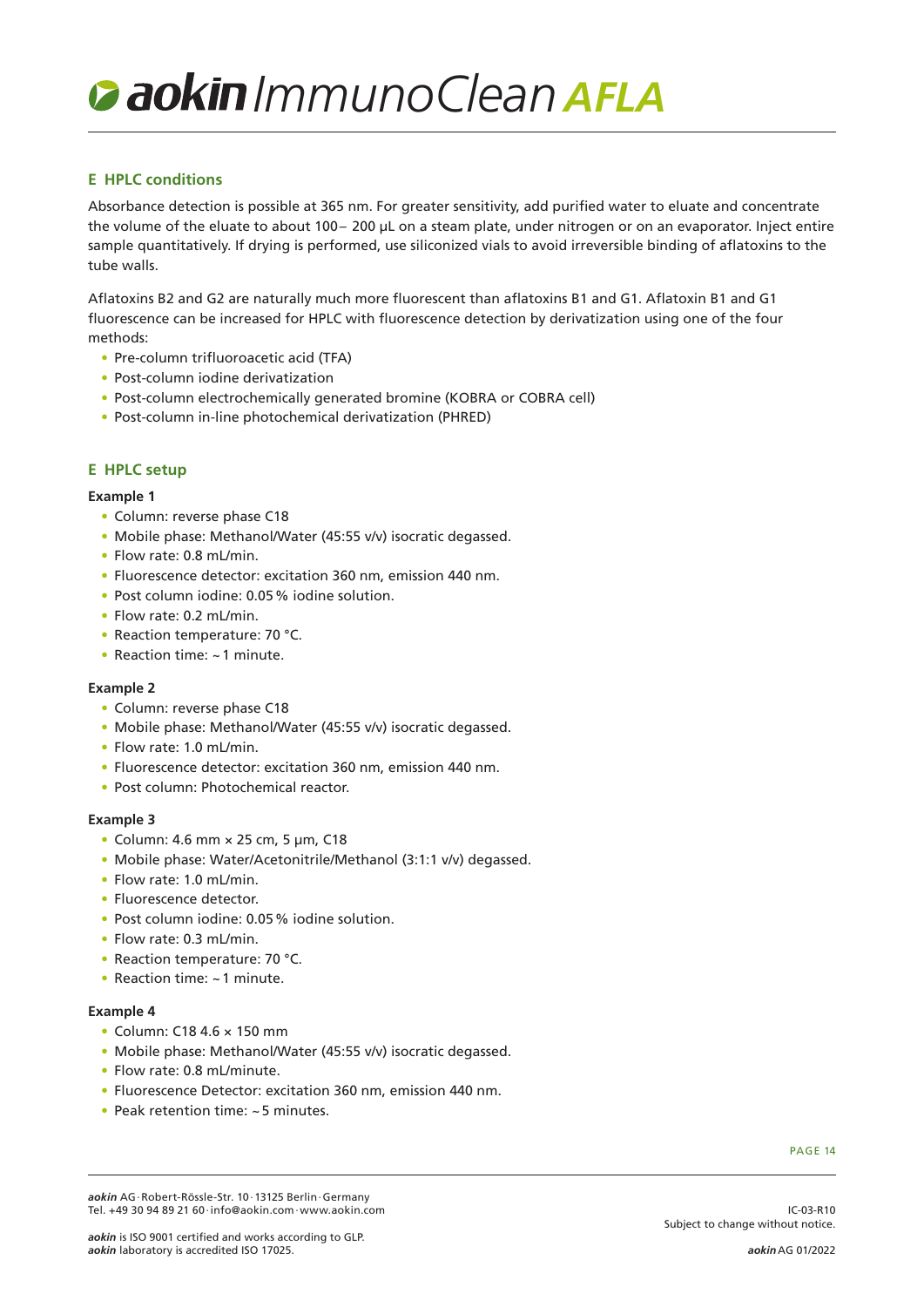

#### **Example 5**

- Column: 4.6 mm × 25 cm C18
- Mobile phase: Methanol/Water (50:50 v/v) isocratic degassed.
- Flow rate: 0.7 mL/minute.
- Absorbance Detector.
- Peak retention time: ~8 minutes

**There are a number of equally suitable components that can be used for these examples.**

# Trouble shooting

#### **3.1. Problem: Samples do not mix**

• If samples are very absorbent double the amount of extraction liquid and double the extract volume passed through the column to 20 mL keep the same sensitivity of your analysis system.

#### **3.2. Problem: Overestimation of aflatoxin**

• Check calculation for spiked sample and standard curve.

#### **3.3. Problem: Underestimation of aflatoxin**

- Check the extraction procedure.
- Make sure you use the correct dilution rate. Check pH to be neutral before loading the column.
- Control the flow rates and the incubation step for elution.
- Check calculations for spiked samples.
- Make sure to use the correct HPLC procedure.
- Check calculation for spiked sample and standard curve.
- Control the procedure with analyzing a reference matrix material.
- Eluate is cloudy. Add water to eluate.
- Check the collection vials for their adsorbent properties. Aflatoxin may stick to surfaces. Use silanized glassware.

#### **3.4. Sensitivity**

- For greater sensitivity, more sample volume may be passed over column.
- Concentrate elute to 100 µL.
- Derivatization increases the sensitivity.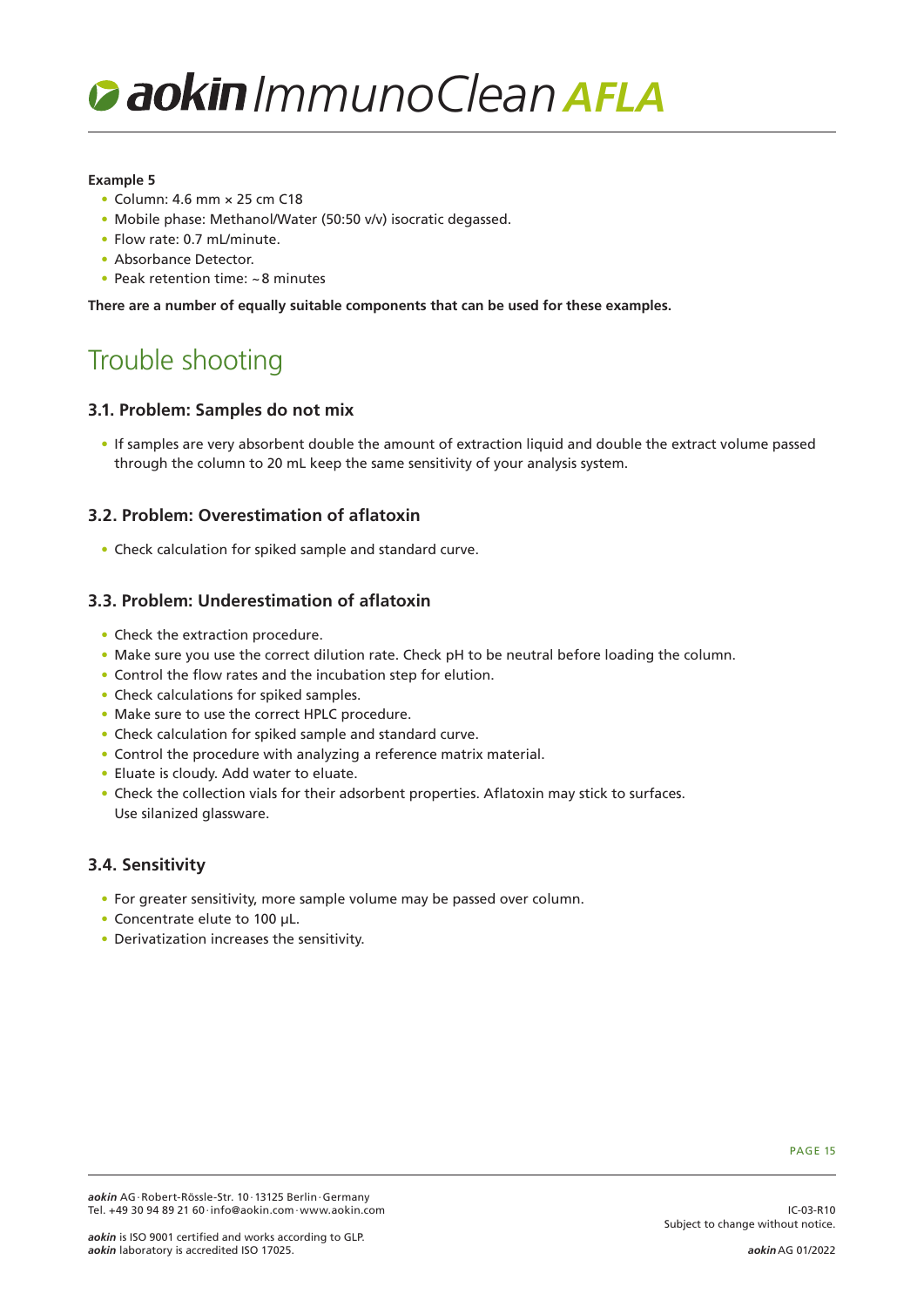# Other published procedures

Jaimez J, Fente CA, Vazquez BI, Franco CM, Cepeda A, Mahuzier G, Prognon P. *Journal of Chromatography* A. Application of the assay of aflatoxins by liquid chromatography with fluorescence detection in food analysis. 2000 Jun 16; 882(1-2): 1-10. Review.

Kok WT. *Journal of Chromatography* B Biomed Application. Derivatization reactions for the determination of aflatoxins by liquid chromatography with fluorescence detection. 1994 Sep 23; 659 (1-2): 127-37.

Joshua, H., *Journal of Chromatography*, Determination of aflatoxins by reversed-phase high-performance liquid chromatography with post-column in-line photochemical derivitization and fluorescence detection, 654 (1993) 247-254.

Waltking, Arthur, *Journal of AOAC International*, Liquid Chromatographic Analysis of Aflatoxin Using Post-Column Photochemical Derivatization: Collaborative Study, 2006, 89 (3), 678-692.

## **Published HPLC procedures**

#### **Beer**

Scott PM, Lawrence GA. *Journal of AOAC International*. Determination of aflatoxins in beer. 1997 Nov-Dec; 80(6): 1229-34.

#### **Cattle Feed**

Stroka, J.; von Holst, C.; Anklam, E.; Reutter, M. *Journal of AOAC Int'l*. Immunoaffinity Column Cleanup with Liquid Chromatography Using Post-Column Bromination for Determination of Aflatoxin B1 in Cattle Feed: Collaborative Study **2003**, 86(6), 1179-1186.

#### **Corn, Peanuts and Peanut butter**

Trucksess MW, Stack ME, Nesheim S, Page SW, Albert RH, Hansen TJ, Donahue KF. *Journal of Association Official Analytical Chemist*. Immunoaffinity column coupled with solution fluorometry or liquid chromatography postcolumn derivatization for determination of aflatoxins in corn, peanuts, and peanut butter: collaborative study. 1991 Jan-Feb; 74(1): 81-88.

#### **Infant formula**

Stroka J, Anklam E, Joerissen U, Gilbert J. *Journal of AOAC International* Determination of aflatoxin B1 in baby food (infant formula) by immunoaffinity column cleanup liquid chromatography with postcolumn bromination: collaborative study. 2001 Jul-Aug; 84(4): 1116-23.

#### **Milk**

Dragacci S, Grosso F, Gilbert J. *Journal of AOAC International*, Immunoaffinity column cleanup with liquid chromatography for determination of aflatoxin M1 in liquid milk: collaborative study. 2001 Mar-Apr; 84(2): 437-43

#### **Milk**

Hansen T.J., *Journal of Food Protection*, Affinity column cleanup and direct fluorescence measurement of Aflatoxin M1 in raw milk, **53** (1) (1990) 75-77.

Ioannou-Kakouri, E., Christodoulidou, M., Christou, E., Constantinidou, E., Food and Agricultural Immunology, Immunoaffinity column/HPLC determination of Aflatoxin M1 in milk, **7** (1995): 131-137.

#### **Peanut butter, Pistachio paste, Fig paste, and Paprika powder (AOAC Method 999.07)**

Stroka J, Anklam E, Jorissen U, Gilbert J. J. *Journal of AOAC International* Immunoaffinity column cleanup with liquid chromatography using post-column bromination for determination of aflatoxins in peanut butter, pistachio paste, fig paste, and paprika powder: collaborative study. 2000 Mar-Apr; 83(2): 320-40.